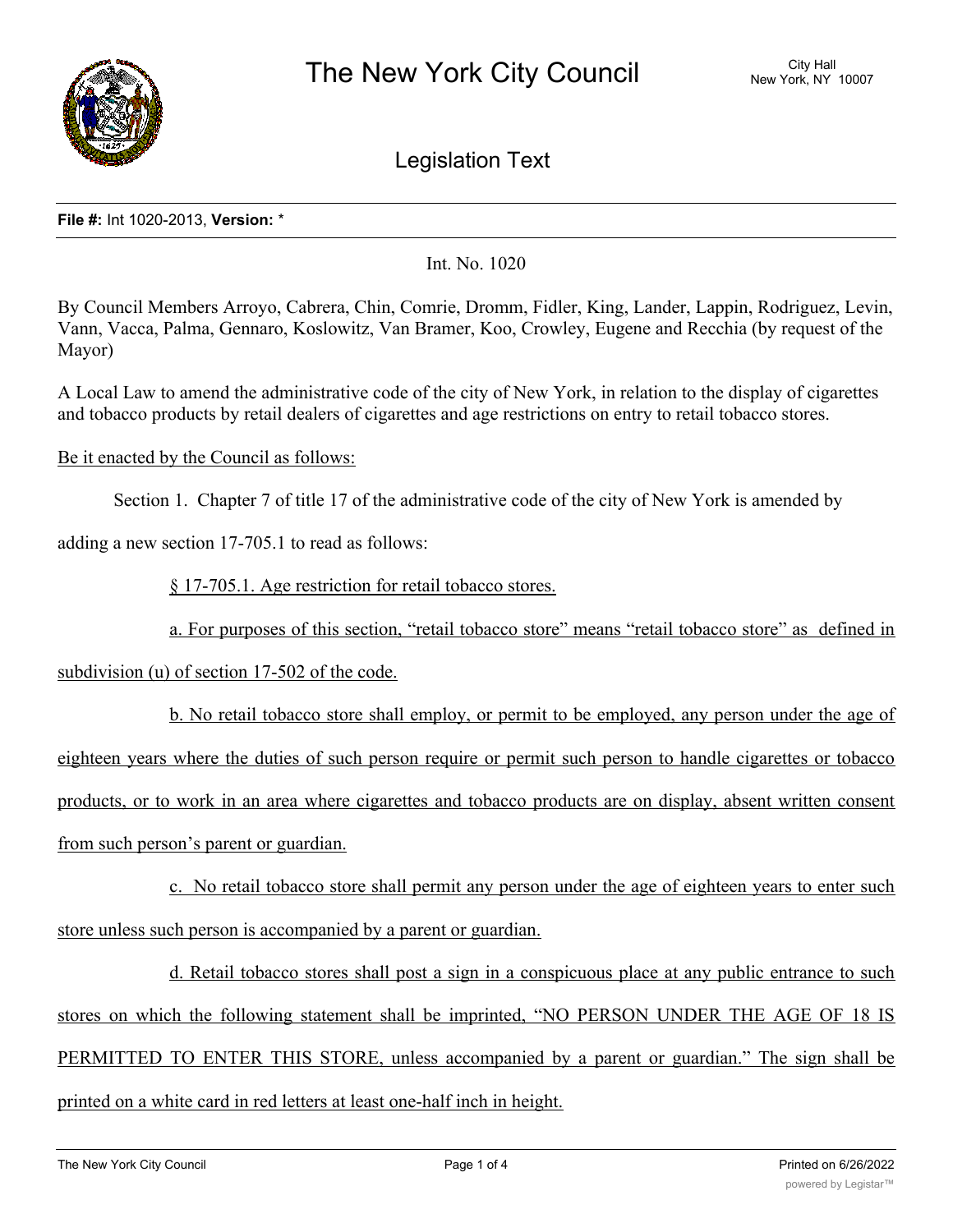§ 2. Chapter 7 of title 17 of the administrative code of the city of New York is amended by adding a new subchapter 3 to read as follows:

## SUBCHAPTER 3 DISPLAY OF CIGARETTES AND TOBACCO PRODUCTS

§17-719 Definitions. For purposes of this subchapter, the following terms shall be defined as follows:

a. "Cigarette" means any roll for smoking made wholly or in part of tobacco or any other substance, irrespective of size or shape and whether or not such tobacco or substance is flavored, adulterated or mixed with any other ingredient, the wrapper or cover of which is made of paper or any other substance or material but is not made in whole or in part of tobacco.

b. "Tobacco product" means any product made or derived from tobacco that is intended for human consumption, including any component, part, or accessory of such product. Tobacco product shall include, but not be limited to, any cigar, little cigar, chewing tobacco, pipe tobacco, roll-your-own tobacco, snus, bidi, snuff or dissolvable tobacco product. Tobacco product shall not include cigarettes or any product that has been approved by the United States food and drug administration for sale as a tobacco use cessation product or for other medical purposes and that is being marketed and sold solely for such purpose.

c. "Retail dealer " means any person licensed to sell cigarettes pursuant to section 20-202 of this code.

d. "Legal tobacco customer" means a person who is at least eighteen years of age.

e. "Retail tobacco store" means "retail tobacco store" as defined in section subdivision (u) of section 17-502 of this code.

§17-720 Display of cigarettes and tobacco products prohibited.

a. Prohibition of display of cigarettes or cigarette packaging. A retail dealer shall not display or permit the display of any cigarettes or cigarette packaging in a manner that allows a person to view such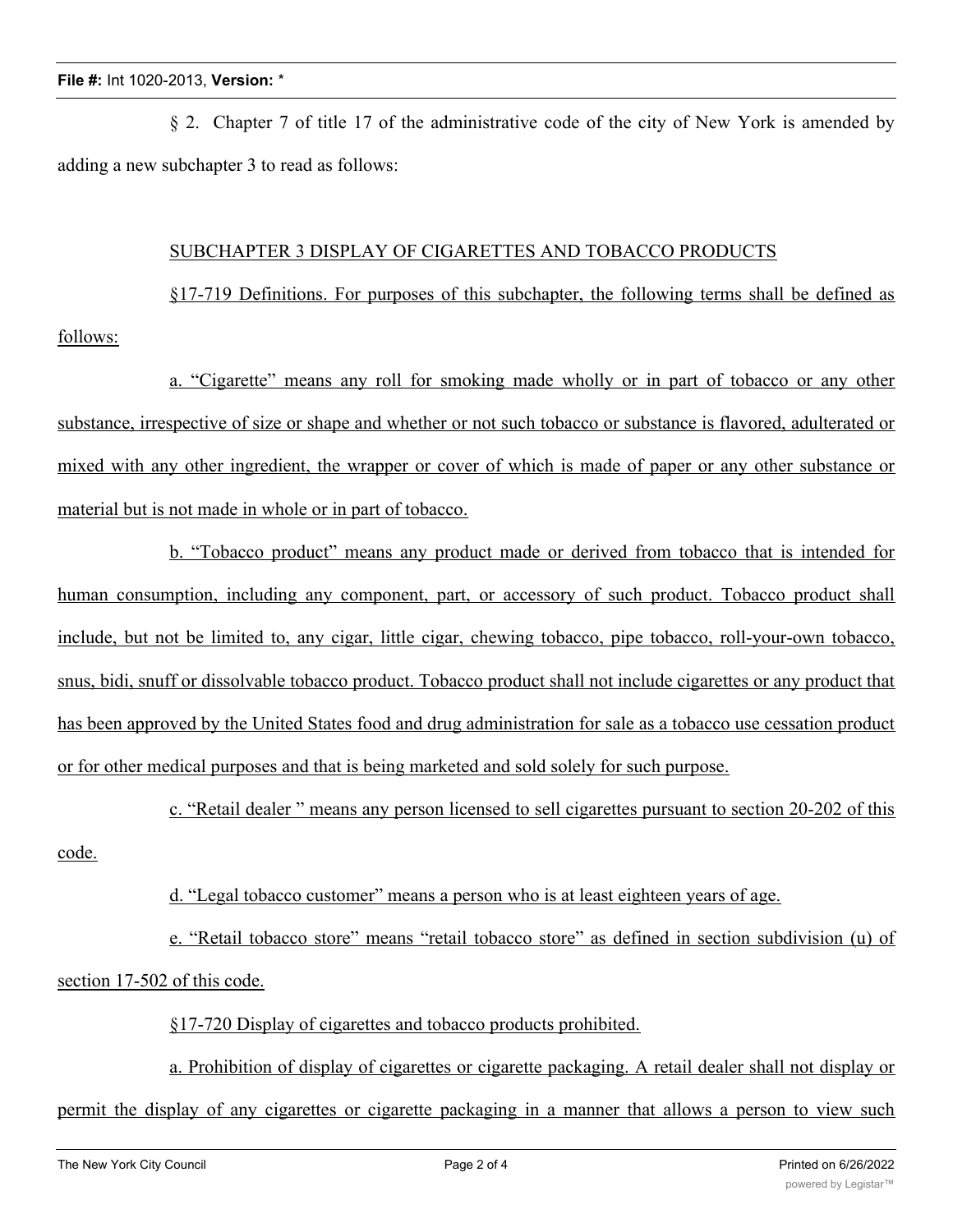cigarettes or cigarette packaging prior to purchase at any place of business operated by such dealer.

b. Prohibition of display of tobacco products or tobacco product packaging. A retail dealer shall not display or permit the display of any tobacco product or tobacco product packaging in a manner that allows a person to view such product or packaging prior to purchase at any place of business operated by such dealer.

c. Exceptions. Notwithstanding subdivisions a and b of this section, a retail dealer shall not be prohibited from displaying cigarette packaging or other tobacco product packaging during:

(1) a sale to a legal tobacco customer; or

(2) the restocking of cigarettes or tobacco products.

d. Subdivisions a and b of this section shall not apply to retail tobacco stores.

e. (1) Subdivisions a and b of this section shall not apply to any place of business operated by a retail dealer that is not a chain store until one hundred eighty days after the enactment of the local law that added this subdivision.

(2) For purposes of paragraph (1) of this subdivision, a "chain store" shall mean a retail establishment within the city of New York that is one of a group of fifteen or more retail establishments doing business nationally, operating under common ownership or control, or as franchised outlets of a parent business, or do business under the same name.

f. The provisions of this section may be enforced by any authorized agent or employee of the department or the department of consumer affairs, or the successor of either such agency.

g. Penalties. Any person who violates of this section shall be liable for a civil penalty in the following amounts:

(1) one thousand dollars for a first violation within a five year period;

(2) two thousand dollars for a second violation within a five year period; and

(3) five thousand dollars for a third or subsequent violation within a five year period.

h. Violations. Notices of violation of this section may be adjudicated at any tribunal authorized